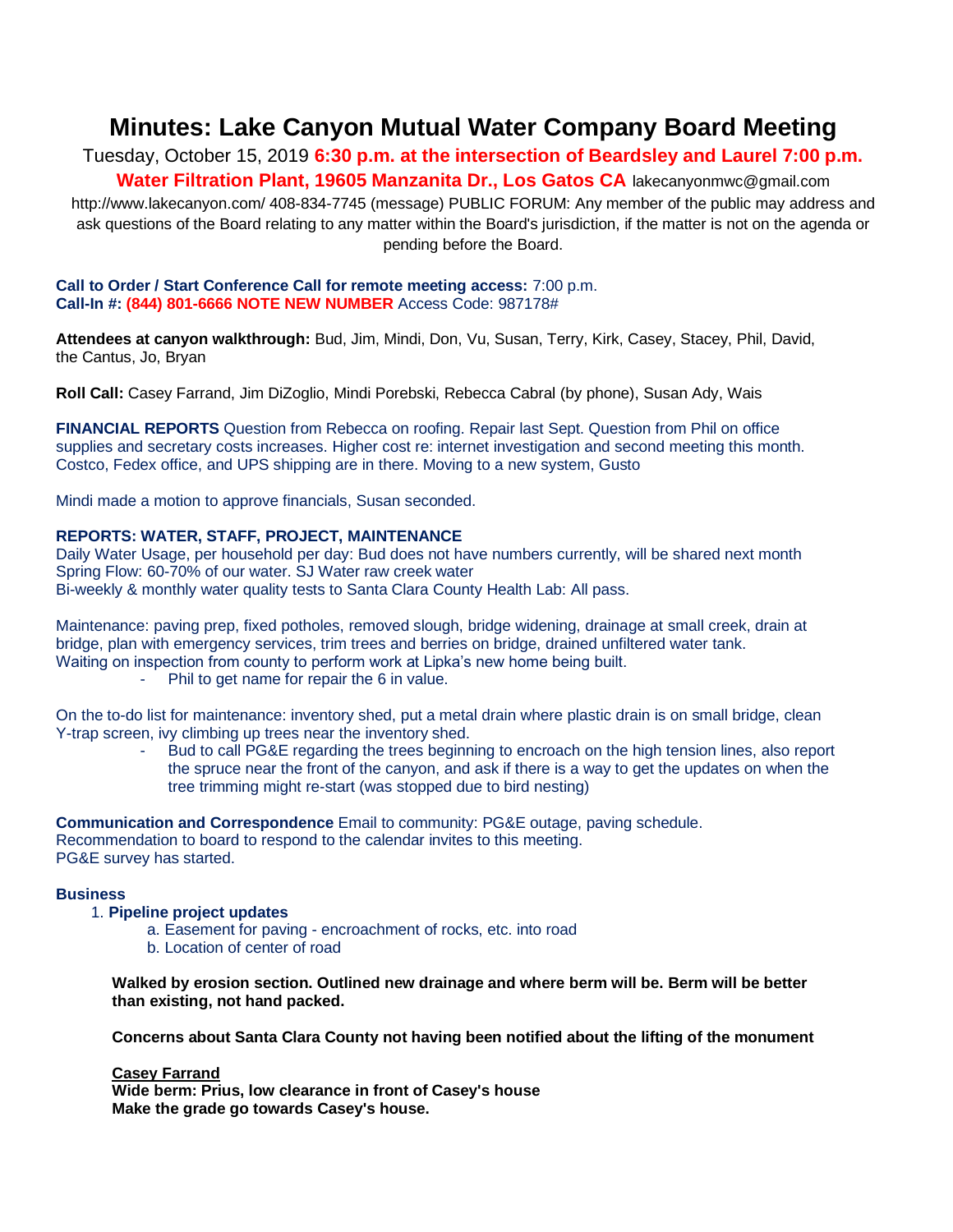**Yellow Pipe Pipe hit. Need repair.**

**Johnson Repair Johnson railroad tie.**

**Mike Muscara No berm in front of Mike's house as he doesn't want one**

**Jo Thorsen Request to eliminate the speed bump in front of Jo. Recommend to put channel in the road (convex). Berm past driveway Cost to remove?: can save money by community handling disposal**

**Bridge ask Corey to make 2 inches of asphalt near bridge to drain**

**Cameron Bryan's house needs to ensure water still goes down the road. He has not been able to find Corey, to ask to ensure it drains right.**

**Upper Turnout Possible to pave?**

**Question: When can we test with water on road for drainage?**

### **Total Cap: \$7,500 with flexibility / leeway for Casey and Bud**

Motion to approve by Jim, Seconded by Mindi Vote: 3 in favor

Melanie Cantu recommended:

 In future, prior discussion with property owners in advance and transparency regarding modifications to property. Request planning among the board.

Easements: need verbiage and documentation. Many parts of road are quite narrow.

Lead time and discussion has to take place

Recommendation from Jim that future changes need to have surveying and legal consideration when considering changing or widening the roads. Recommendation that we not take the approach to reclaim road where there was none. Not currently in the bylaws but was passed as a motion before.

c. Member reimbursement for damage: labor used last week by Tom Newhall to repair at Johnson's. Additional damage at the Johnson's to be deferred to future meeting. Concerns from the Beckings about gravel and front yards getting back to normal after paving.

### 2. Laurel Drive curve; deferred from previous meeting

- 1. Was discussed in a previous meeting, belief there is need for changes in turning radius, ability to sustain a truck, widen and keep it safe. House on the corner has been hit multiple times and board plans to work within surveyed right of way easement.
- 2. Immediate change mirror on telephone pole
- 3. Driver broke the curb, damaged our road and damaged Charlie's house. Should we